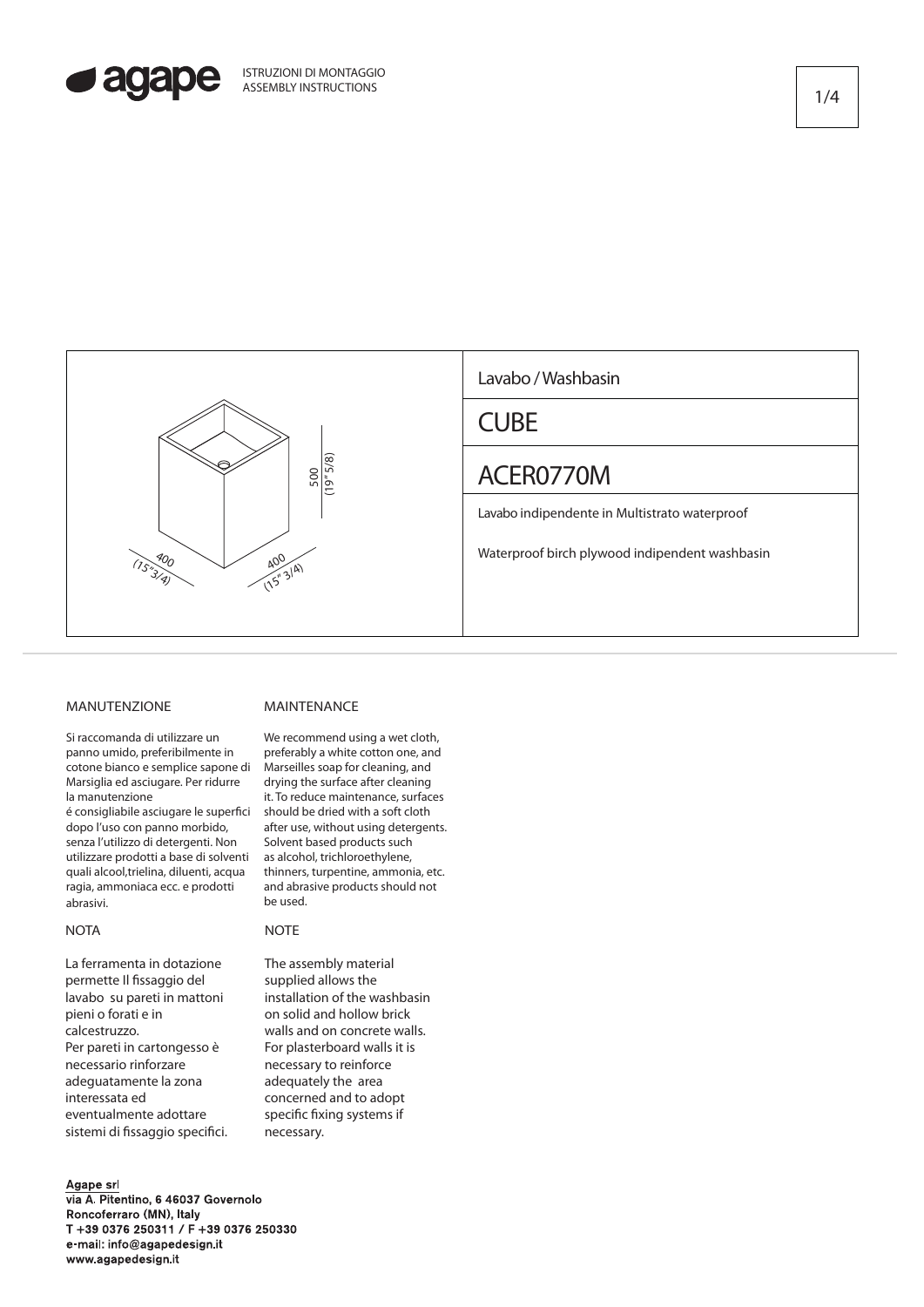

| ISTRUZIONI DI MONTAGGIO<br><b>ASSEMBLY INSTRUCTIONS</b> | <b>ACER0770M - CUBE</b>  |                                |  |
|---------------------------------------------------------|--------------------------|--------------------------------|--|
|                                                         | CO <sub>D</sub><br>04289 | <b>VERS</b><br>20141203/2 - SV |  |
|                                                         |                          |                                |  |



PREDISPOSIZIONE WASHBASIN PREDISPOSITION



LAVABO INSTALLATO WASHBASIN MOUNTED

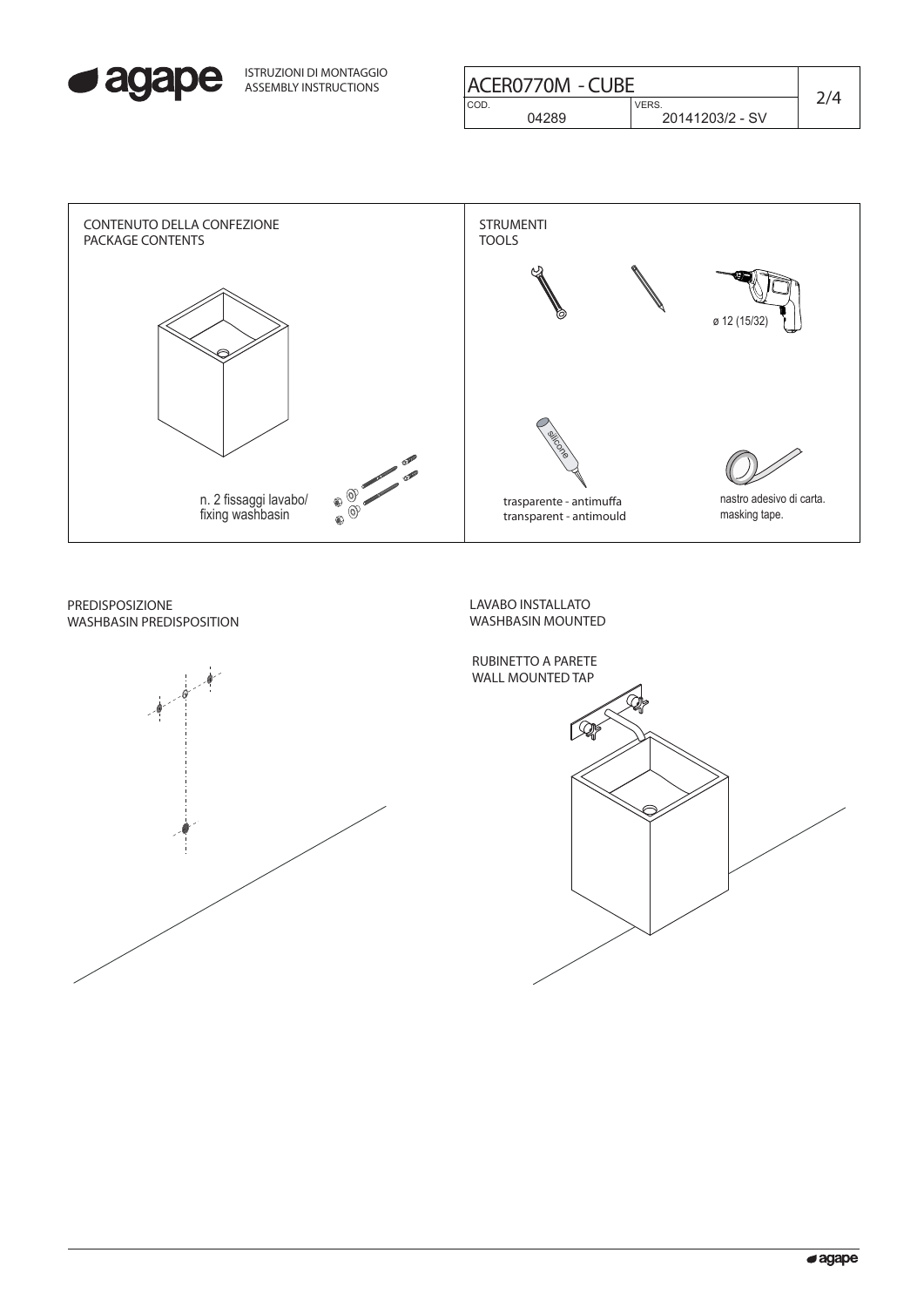